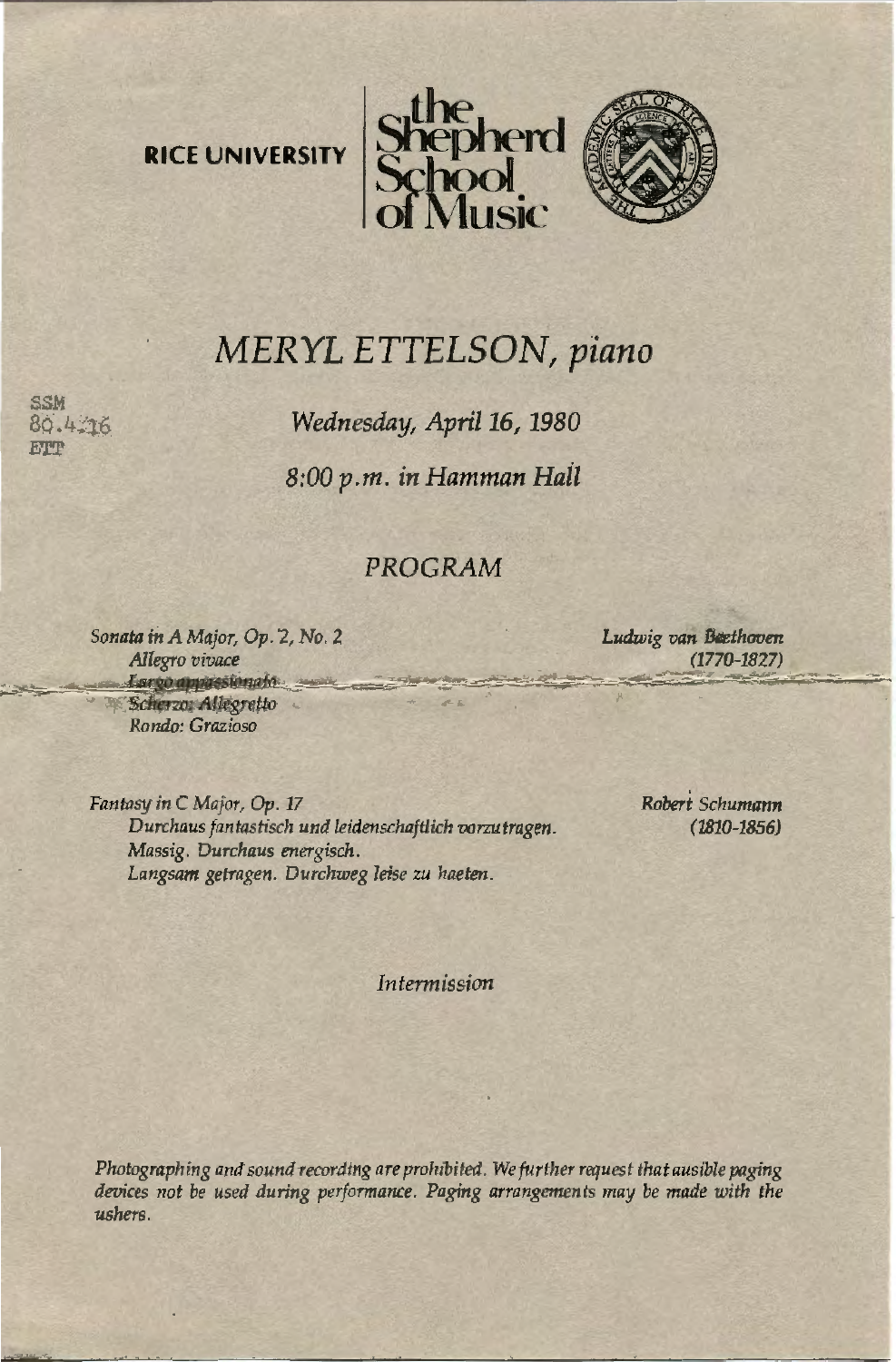*Gaspard de Ia Nuit Ondine*  Le *Gibet Scarbo* 

*Maurice Ravel (1875-1937)* 

# *FORTHCOMING EVENTS*

| Sunday, April 20                                 | Undergraduate Composers' Forum, 8:00 p.m., Hamman<br>Hall, free.                        |
|--------------------------------------------------|-----------------------------------------------------------------------------------------|
| Monday, April 21                                 | Shepherd Sinfonia, 8:00 p.m., Hamman Hall, free.                                        |
| Tuesday, April 22                                | Campanile Orchestra, 8:00 p.m., Hamman Hall, free.                                      |
| Wednesday, April 23<br>and<br>Thursday, April 24 | Rice Chorale performs Mozart's Requiem, 8:00 p.m., Rice<br>Memorial Chapel, free.       |
| Sunday, April 27                                 | Ali Forough, violin; Carolyn McCracken-Forough,<br>piano, 8:00 p.m., Hamman Hall, free. |

*Lighting design by David Pendarvis 7980-28*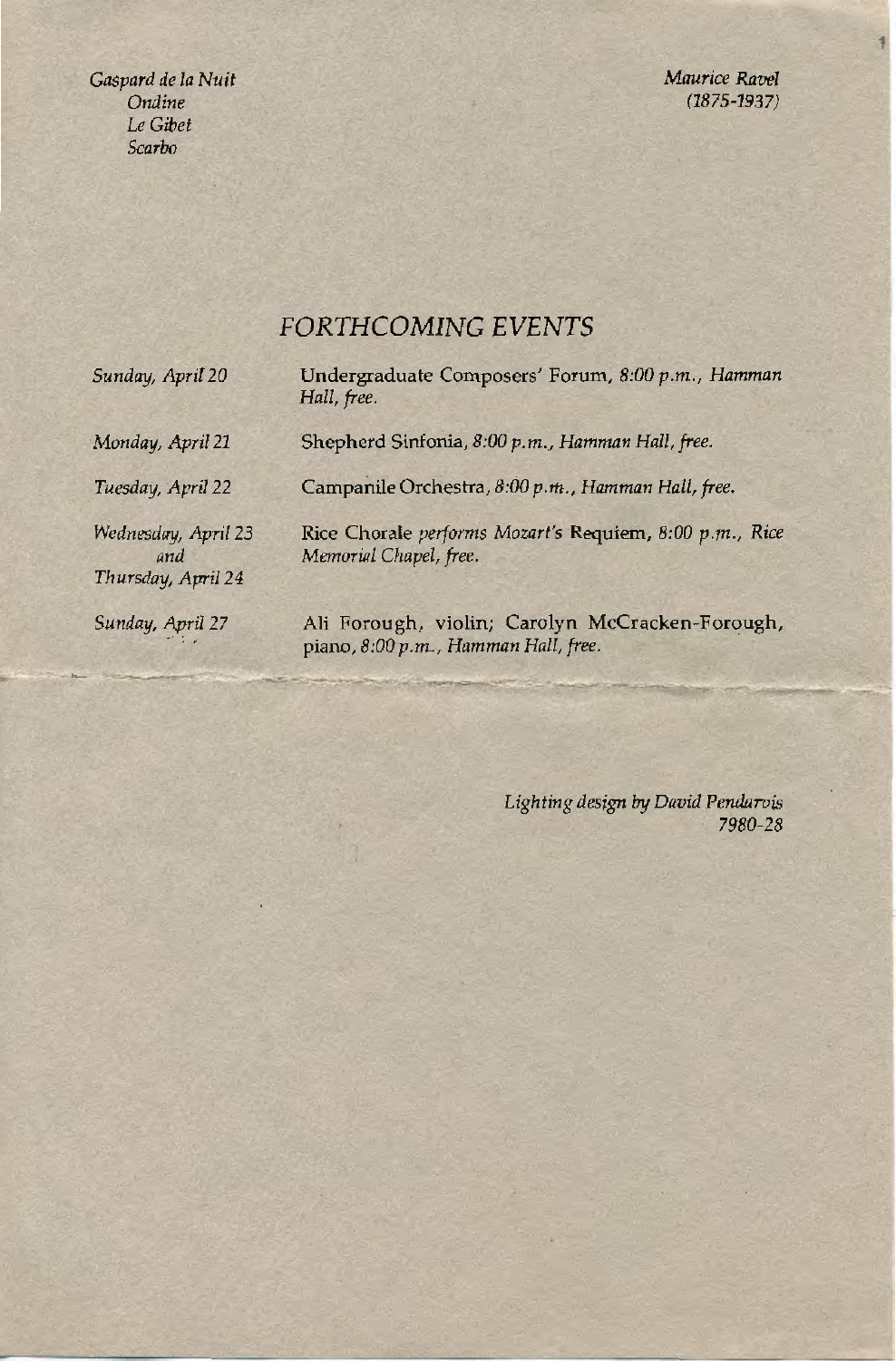#### PROGRAM NOTES

Sonata in A major, Opus 2, No.2 Beethoven

• Moods of serenity, tenderness, gaiety and humor characterize Beethoven's second sonata, written in 1795. The dedication to Haydn indicates the modelling after classic traditions, but the touch of Beethoven is evident<br>throughout. It shows vividly in the dramatic use of dynamics, the surprising key relationships, the use of a scherzo instead of a minuet, and the breadth of the fourth movement.

## Fantasy in C major, Opus 17 Schumann

Originally entitled a Grand Sonata, the Fantasy was intended as a tribute to a Beethoven Memorial organized by Liszt. At that time the titles, Ruins, Triumphal Arch, and Starry Crown were attached to the movements, referring to events in Beethoven's life. With the failure of the Memorial, Schumann removed the titles. The work was published as a Fantasy, with a dedication to Liszt.

The Fantasy is considered to be Schumann's greatest work in large form for piano solo. The first movement is in modified sonata form. It contains an<br>Interlude (development) entitled Im Legendenton (In the character of a legend). The second movement, a March, contains some of the most dificult keyboard music Schumann ever wrote. The last movement is a poetical Adagio. It is cast in two halves, each culimnating in fortissimo climaxes.

The Fantasy was written during the painful period in Schumann's life before his marriage to Clara Wieck. At that time the opposition of Clara's father to the union made it nearly impossible for the lovers to see each other. In a letter to Clara, Robert wrote: "I have finished a fantasia in three movements that I sketched in all but the detail in June 1836. The first movement is, I think, the most passionate thing I have ever composed- a deep lament for you."

The work is preceded by a motto:<br>Durch alle tone tonet

Im bunten Erdentraum Ein leiser Ton gezogen Fur den der heimlich lauschet.

Through all the tones that vibrate About earth's mingled dream One whispered not is sounding For ears attent to hear.

In another letter to Clara Robert sheds some light on the meaning of the motto: "Tell me what occurs to you when you hear the first movement of the Fantasy. Doesn't it stir many memories: ' The melody



is my favorite. Are you not the "note" in the motto? I almost believe you are."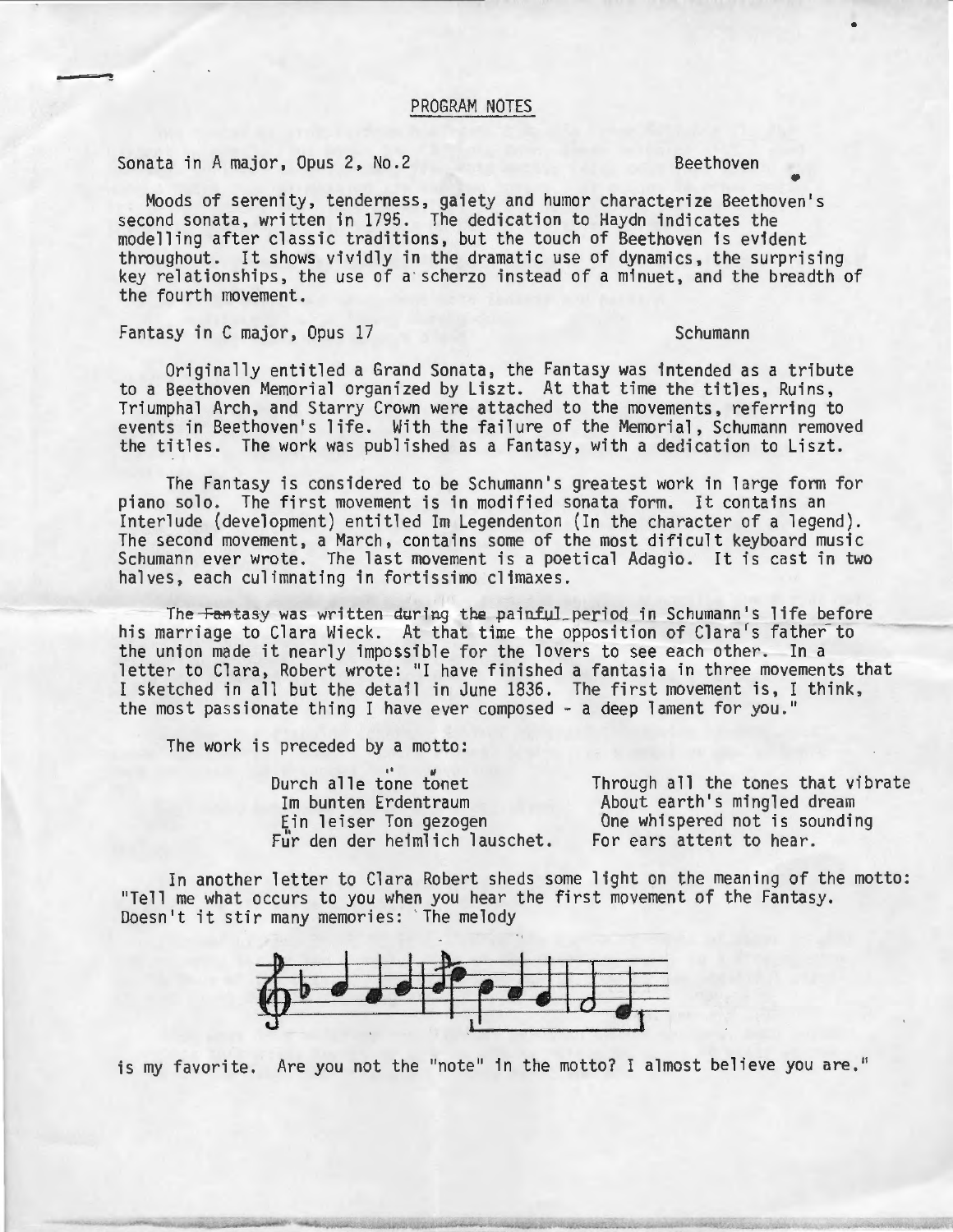The quoted excerpt is from Beethoven's An die ferne Geliebte (To the Distant Beloved). The words are "Accept, then, these melodies that I sang for you, my love." A descending five-note motive (also contained within the quote) had a special meaning for the two lovers. It occurs in other music written by Robert and Clara as well as in the impassioned opening themes of the first movement and in various guises in the third movement.

The performance indications for each movement can be translated as follows:

- I. To be performed throughout with fantasy and passion II. Moderately, with energy throughout
- 
- III. Slowly sustained, always piano

Gaspard de la Nuit Ravel

Gaspard de la Nuit (Creatures of the Night) was composed in 1908. These three Poems for Piano were inspired by the texts of Louis Betrand (1807-1842) a French Romantic in whose work the element of the supernatural is important.

The first piece, Ondine, takes its place alongside Jeux d'eau and the "water" music pieces of Debussy. Its irridescent harmonies, cascades of arpeggios, and haunting melodies ("murmur of a sad voice singing") make an imaginative picture in sound.

Le Gibet is constructed around an internal pedal - a persist ant B flat that suggests the to $T$ ling of a bell - around which successive waves of harmony and onely melodies circulate. Betrand sums up the picture as follows: "it is the bell which sounds from the walls of a town on the horizon and a corpse hanging from a gibbet, reddened as the setting sun." Ravel's dirge makes a fantastic and original tone painting.

Scarbo is a diaboloc scherzo, full of .contrasts, incisive rhythms, and sweeping gestures. The nightmare figure, Scarbo, is a dwarf or goblin whose mere presence (or absence) is frightening.

Following are summaries of the translations:

#### Ondine

(I thought I heard music enchanting my sleep, and near me the murmur of a tender and sad voice singing.) Ch. Brugnot

Listen! Listen! It is I, it is Ondine who sprinkles drops of water on your window-pane, lit by the mournful rays of the moon; and here, in a flowing robe, is the lady of the chateau, who gazes from her balcony at the beautiful starstudded night and the sleeping lake.

Each wave is a water-spirit (Ondine) swimming in the current, each current is a path that winds toward my palace, and my palace is built of water at the bottom of the lake, the triangle of fire, earth and air.